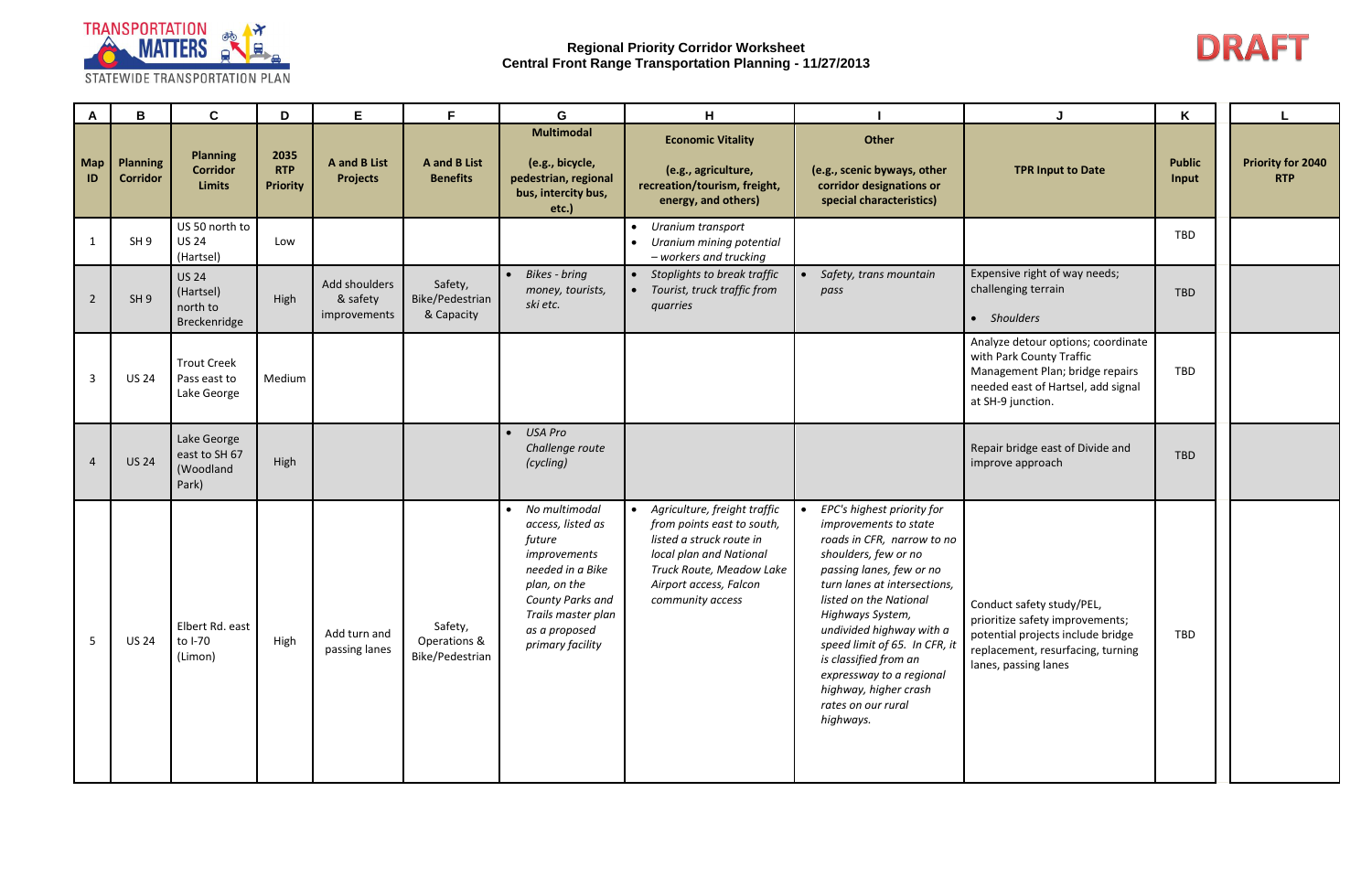

| A         | B                                  | $\mathbf{C}$                                     | D                                     | E                                                                      | F.                                                         | G                                                                                            | H                                                                                                                                                                                                                                                                         |                                                                                              | J                                                                                                                                                                                               | K                      |                                        |
|-----------|------------------------------------|--------------------------------------------------|---------------------------------------|------------------------------------------------------------------------|------------------------------------------------------------|----------------------------------------------------------------------------------------------|---------------------------------------------------------------------------------------------------------------------------------------------------------------------------------------------------------------------------------------------------------------------------|----------------------------------------------------------------------------------------------|-------------------------------------------------------------------------------------------------------------------------------------------------------------------------------------------------|------------------------|----------------------------------------|
| Map<br>ID | <b>Planning</b><br><b>Corridor</b> | <b>Planning</b><br><b>Corridor</b><br>Limits     | 2035<br><b>RTP</b><br><b>Priority</b> | <b>A</b> and <b>B</b> List<br><b>Projects</b>                          | <b>A</b> and <b>B</b> List<br><b>Benefits</b>              | <b>Multimodal</b><br>(e.g., bicycle,<br>pedestrian, regional<br>bus, intercity bus,<br>etc.) | <b>Economic Vitality</b><br>(e.g., agriculture,<br>recreation/tourism, freight,<br>energy, and others)                                                                                                                                                                    | Other<br>(e.g., scenic byways, other<br>corridor designations or<br>special characteristics) | <b>TPR Input to Date</b>                                                                                                                                                                        | <b>Public</b><br>Input | <b>Priority for 2040</b><br><b>RTP</b> |
| 6         | <b>US 50</b>                       | East of Salida<br>east to SH 115<br>(Canon City) | High                                  | Add passing<br>lanes                                                   | Safety,<br>Operations &<br>Capacity                        | Shoulders for<br>bikes                                                                       | • Tourism, "Over the River"<br>art installation<br><b>Passing lanes</b><br>Energy industry, tourism<br>(Christo project), major<br>truck route (freight)<br>Lack of detour routes,<br>shoulder for bikes<br>Tourism<br>Christo project - both<br>short-term and long-term | Growing tourist traffic<br>• No detours available                                            | Prioritize eastbound; strong need<br>through canyon sections,<br>expensive right of way needs,<br>challenging terrain; primarily<br>address safety and snow removal                             | <b>TBD</b>             |                                        |
|           | <b>US 50</b>                       | SH 115 (Canon<br>City) east to I-<br>25 (Pueblo) | Medium                                |                                                                        |                                                            |                                                                                              | Employee commutes,<br>tourism, major truck<br>route, energy<br>Employee services                                                                                                                                                                                          |                                                                                              |                                                                                                                                                                                                 | TBD                    |                                        |
| 8         | SH 67                              | Wetmore<br>north to US 50                        | Low                                   | Improve SH<br>115<br>intersection &<br>Arkansas River<br><b>Bridge</b> | Operations,<br>Environment,<br>Bike/Pedestrian<br>& Safety |                                                                                              | Safety at intersections, oil<br>and gas exploration and<br>mineral extraction, design<br>changes needed<br>Employee commute from<br>West Cliff/ Silver Cliff to<br>Canon - COS                                                                                            |                                                                                              | Move signal and improve drainage;<br>make improvements to Arkansas<br>River bridge to accommodate<br>bicycle and pedestrian mobility;<br>add bike path south of Florence to<br>the penitentiary | TBD                    |                                        |
| 9         | SH 67                              | Victor north<br>to Divide                        | Medium                                |                                                                        |                                                            |                                                                                              | • Mining traffic - fuel, parts,<br>construction material                                                                                                                                                                                                                  | Divide to Cripple Creek<br>$\bullet$<br>State POW/MIA Highway<br>(2013)                      | Cripple Creek to Divide - improve<br>pavement conditions, Safety<br>improvements, conduct<br>illumination study                                                                                 | TBD                    |                                        |
| 10        | SH 67                              | Woodland<br>Park north to<br>Sedalia             | Low                                   |                                                                        |                                                            |                                                                                              |                                                                                                                                                                                                                                                                           |                                                                                              |                                                                                                                                                                                                 | TBD                    |                                        |

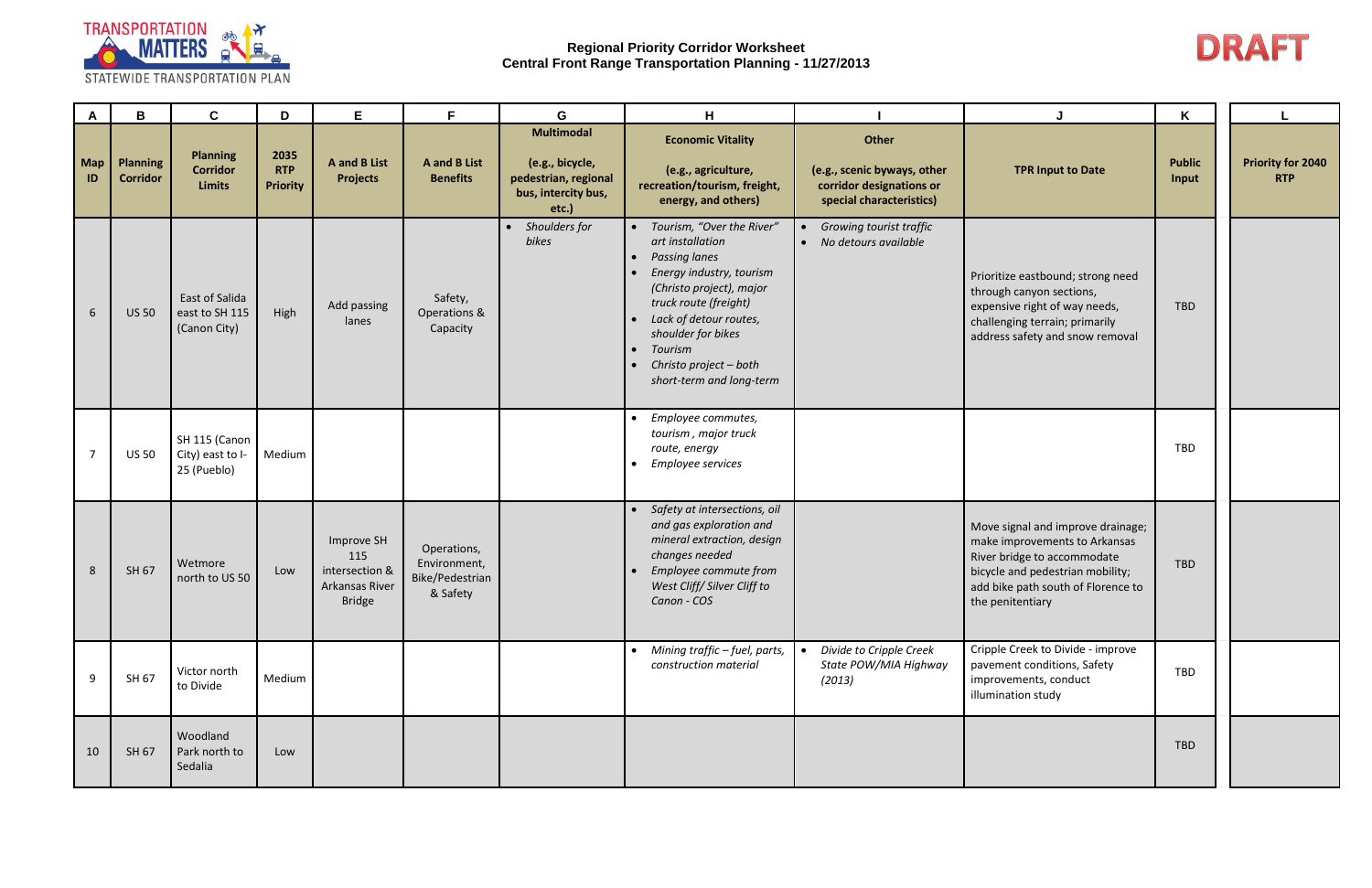

| $\mathsf{A}$ | B                                  | $\mathbf C$                                                               | D                                     | E                                             | F                                             | G                                                                                                            | H                                                                                                           |                                                                                                                                                                                                                                                                                                                                                                                                                               |                                                                                                                                   | $\mathsf{K}$           |                                        |
|--------------|------------------------------------|---------------------------------------------------------------------------|---------------------------------------|-----------------------------------------------|-----------------------------------------------|--------------------------------------------------------------------------------------------------------------|-------------------------------------------------------------------------------------------------------------|-------------------------------------------------------------------------------------------------------------------------------------------------------------------------------------------------------------------------------------------------------------------------------------------------------------------------------------------------------------------------------------------------------------------------------|-----------------------------------------------------------------------------------------------------------------------------------|------------------------|----------------------------------------|
| Map<br>ID    | <b>Planning</b><br><b>Corridor</b> | Planning<br><b>Corridor</b><br><b>Limits</b>                              | 2035<br><b>RTP</b><br><b>Priority</b> | <b>A</b> and <b>B</b> List<br><b>Projects</b> | <b>A</b> and <b>B</b> List<br><b>Benefits</b> | <b>Multimodal</b><br>(e.g., bicycle,<br>pedestrian, regional<br>bus, intercity bus,<br>etc.)                 | <b>Economic Vitality</b><br>(e.g., agriculture,<br>recreation/tourism, freight,<br>energy, and others)      | Other<br>(e.g., scenic byways, other<br>corridor designations or<br>special characteristics)                                                                                                                                                                                                                                                                                                                                  | <b>TPR Input to Date</b>                                                                                                          | <b>Public</b><br>Input | <b>Priority for 2040</b><br><b>RTP</b> |
| 11           | SH 69                              | <b>US 160</b><br>Custer/Huerfa<br>no Cnty north<br>to US 50<br>(Texas Cr) | Medium                                |                                               |                                               |                                                                                                              | Tourist, transit, and bicycle<br>traffic                                                                    |                                                                                                                                                                                                                                                                                                                                                                                                                               | Westcliffe to Texas Creek - safety<br>and shoulder widening; improve<br>Hillside Bridge at Freemont County<br>boundary            | TBD                    |                                        |
| 12           | <b>SH 94</b>                       | Ellicott east to<br><b>US40</b>                                           | Medium                                |                                               |                                               | No multimodal<br>access, listed as<br>improvements<br>needed in Bike<br>Plan, no<br>pedestrian<br>facilities | • Agriculture and military<br>access to Schriever AFB<br>and the Air Force Academy<br><b>Auxilary Field</b> | EPC's second highest<br>$\bullet$<br>priorty for improvments to<br>state roads in CFR, no/very<br>narrow shoulders, no<br>passing lanes, and no turn<br>lanes at most<br>intersections. Highway<br>speeds are from 50-65,<br>classified as a regional<br>highway, undivided<br>highway with large<br>segments from 32-40 feet<br>pavement width. We are<br>concerned with the higher<br>crash rates on our rural<br>highways. | Improve pavement conditions,<br>Curtis Road to Ellicott - add passing<br>lanes MP 6 to 17, shoulder<br>widening.                  | <b>TBD</b>             |                                        |
| 13           | SH 96                              | Westcliffe<br>east to I-25<br>(Pueblo)                                    | Medium                                |                                               |                                               | Pullouts - better<br>passing lanes for<br>safety                                                             | A lot of bicycles and<br>motorcycles ride this route                                                        |                                                                                                                                                                                                                                                                                                                                                                                                                               | McKenzie Junction to Wetmore -<br>safety, shoulder widening, pull<br>outs, and passing lanes, improve<br>pavement east of Wetmore | TBD                    |                                        |

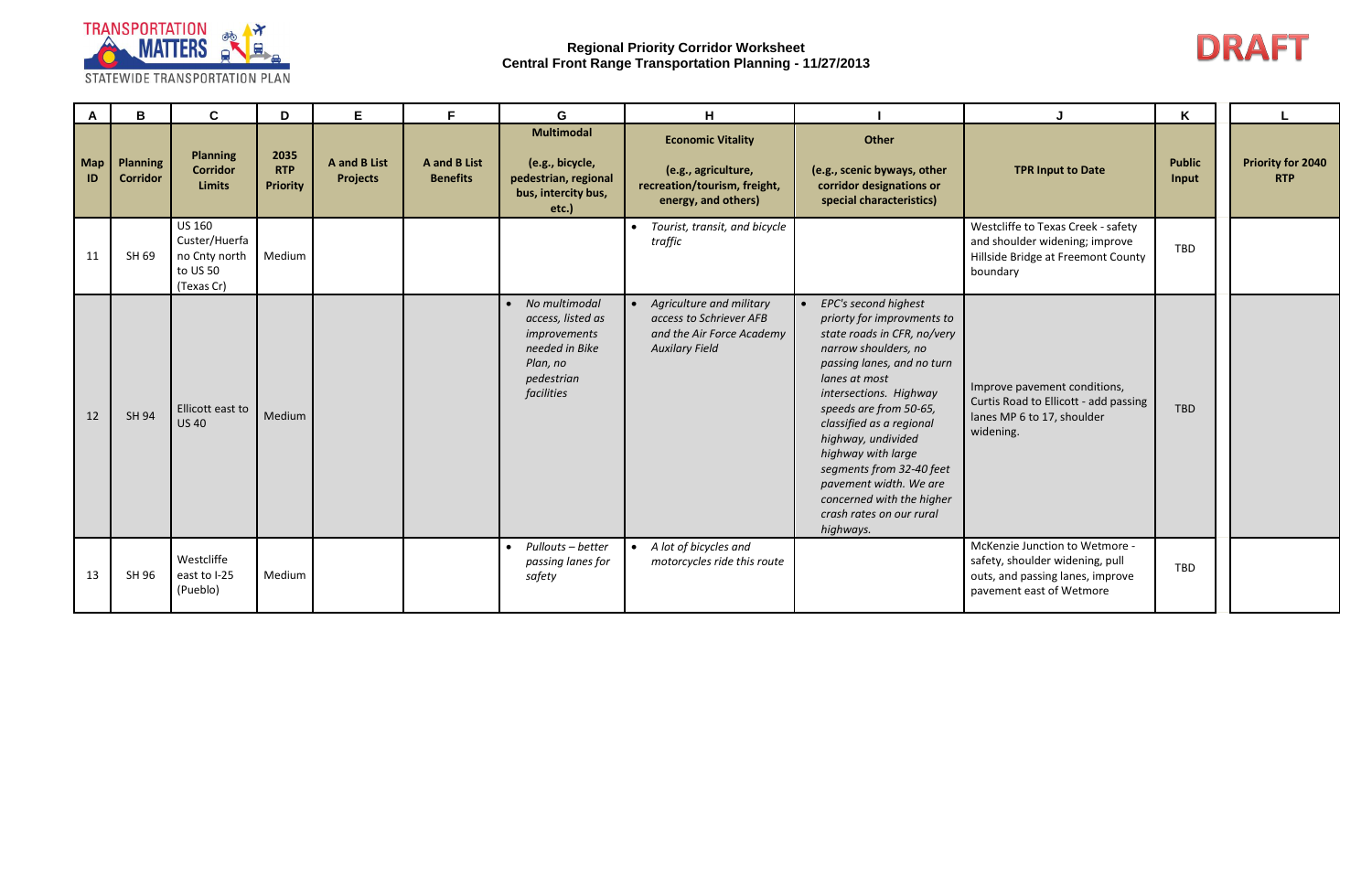

| A         | В                                  | $\mathbf C$                                         | D                                     | E                                                                             | F                                             | G                                                                                                                                                               | H                                                                                                                                                                                                                                                                        |                                                                                                                                                            |                                                                                                                                                                                                                                                                                                                                 | K                      |                                        |
|-----------|------------------------------------|-----------------------------------------------------|---------------------------------------|-------------------------------------------------------------------------------|-----------------------------------------------|-----------------------------------------------------------------------------------------------------------------------------------------------------------------|--------------------------------------------------------------------------------------------------------------------------------------------------------------------------------------------------------------------------------------------------------------------------|------------------------------------------------------------------------------------------------------------------------------------------------------------|---------------------------------------------------------------------------------------------------------------------------------------------------------------------------------------------------------------------------------------------------------------------------------------------------------------------------------|------------------------|----------------------------------------|
| Map<br>ID | <b>Planning</b><br><b>Corridor</b> | <b>Planning</b><br><b>Corridor</b><br><b>Limits</b> | 2035<br><b>RTP</b><br><b>Priority</b> | <b>A</b> and <b>B</b> List<br><b>Projects</b>                                 | <b>A</b> and <b>B</b> List<br><b>Benefits</b> | <b>Multimodal</b><br>(e.g., bicycle,<br>pedestrian, regional<br>bus, intercity bus,<br>etc.                                                                     | <b>Economic Vitality</b><br>(e.g., agriculture,<br>recreation/tourism, freight,<br>energy, and others)                                                                                                                                                                   | Other<br>(e.g., scenic byways, other<br>corridor designations or<br>special characteristics)                                                               | <b>TPR Input to Date</b>                                                                                                                                                                                                                                                                                                        | <b>Public</b><br>Input | <b>Priority for 2040</b><br><b>RTP</b> |
| 14        | SH 115                             | US 50 Canon<br>City east to US<br>50                | High                                  |                                                                               |                                               | Bike safety - we<br>have a growing<br>biking community<br>Route off highway<br>Local route<br>pavement for 115<br>detour (3 $^{rd}$ and 5 $^{th}$ )<br>Streets) | • This is a huge commuter<br>corridor<br>Energy, industry, employee<br>commutes<br>• Relocate stoplight at<br>Frasier, traffic circle or "T"<br>intersection at<br>Main/Church Ave.<br>Employment commute<br>Oil extraction and<br>transportation, possible<br>coal mine | • A need to improve road<br>between SH 50 and 115,<br>Ash to Reynolds Ave.                                                                                 | Widen shoulders to improve safety<br>and accommodate bikes from<br>Canon City to Florence to Penrose;<br>widen bridges for multimodal<br>mobility; existing guardrail reduces<br>space available for plows and<br>cyclists between Brookside and<br>Florence; may include off-system<br>improvements<br>• Safety for bicyclists | <b>TBD</b>             |                                        |
| 15        | SH 115                             | US 50 north to<br>Colo Spgs limit                   | High                                  | Add passing<br>lanes &<br>improve bike<br>and ped. safety<br>at intersections | Safety,<br>Bike/Pedestrian<br>& Capacity      | <b>Bike traffic</b><br>On the County<br>$\bullet$<br><b>Parks and Trails</b><br>master plan as a<br>proposed primary<br>facility                                | • Lots of commuters<br>Employee commutes,<br>military, tourism, Federal<br>and State prison traffic<br>Employment commute                                                                                                                                                | • There have been many<br>improvements to this road,<br>there are shoulders and<br>passing lanes, capacity and<br>congestion do not seem to<br>be an issue | Option to extend 4 lanes from<br>Penrose to Colo Spgs, Rock Creek<br>bridge replacement                                                                                                                                                                                                                                         | TBD                    |                                        |
| 16        | SH 120                             | SH 115 east to<br><b>US 50</b>                      | Low                                   |                                                                               |                                               |                                                                                                                                                                 | • Industry, commercial,<br>energy<br>Safety<br>$\bullet$                                                                                                                                                                                                                 |                                                                                                                                                            | Conduct traffic study to better<br>accommodate heavy truck<br>movements, improve pavement<br>conditions<br>• Resurface asphalt, heavy<br>commercial-industry benefits                                                                                                                                                           | TBD                    |                                        |
| 17        | SH 165                             | SH 96 (Custer<br>Co) east to I-<br>25 (Pueblo)      | Low                                   |                                                                               |                                               |                                                                                                                                                                 | • Commuters, services                                                                                                                                                                                                                                                    |                                                                                                                                                            |                                                                                                                                                                                                                                                                                                                                 | TBD                    |                                        |
| 18        | <b>US 285</b>                      | US 24 (Antero<br>Jct) north to<br>SH 9 (Fairplay)   | High                                  |                                                                               |                                               | Hate it - no<br>bicycle                                                                                                                                         | • Major route needs<br>shoulders                                                                                                                                                                                                                                         | Scenic Byway                                                                                                                                               | • Shoulders                                                                                                                                                                                                                                                                                                                     | TBD                    |                                        |
| 19        | <b>US 285</b>                      | Bailey north<br>to Conifer                          | High                                  |                                                                               |                                               |                                                                                                                                                                 |                                                                                                                                                                                                                                                                          |                                                                                                                                                            | • Shoulders                                                                                                                                                                                                                                                                                                                     | TBD                    |                                        |

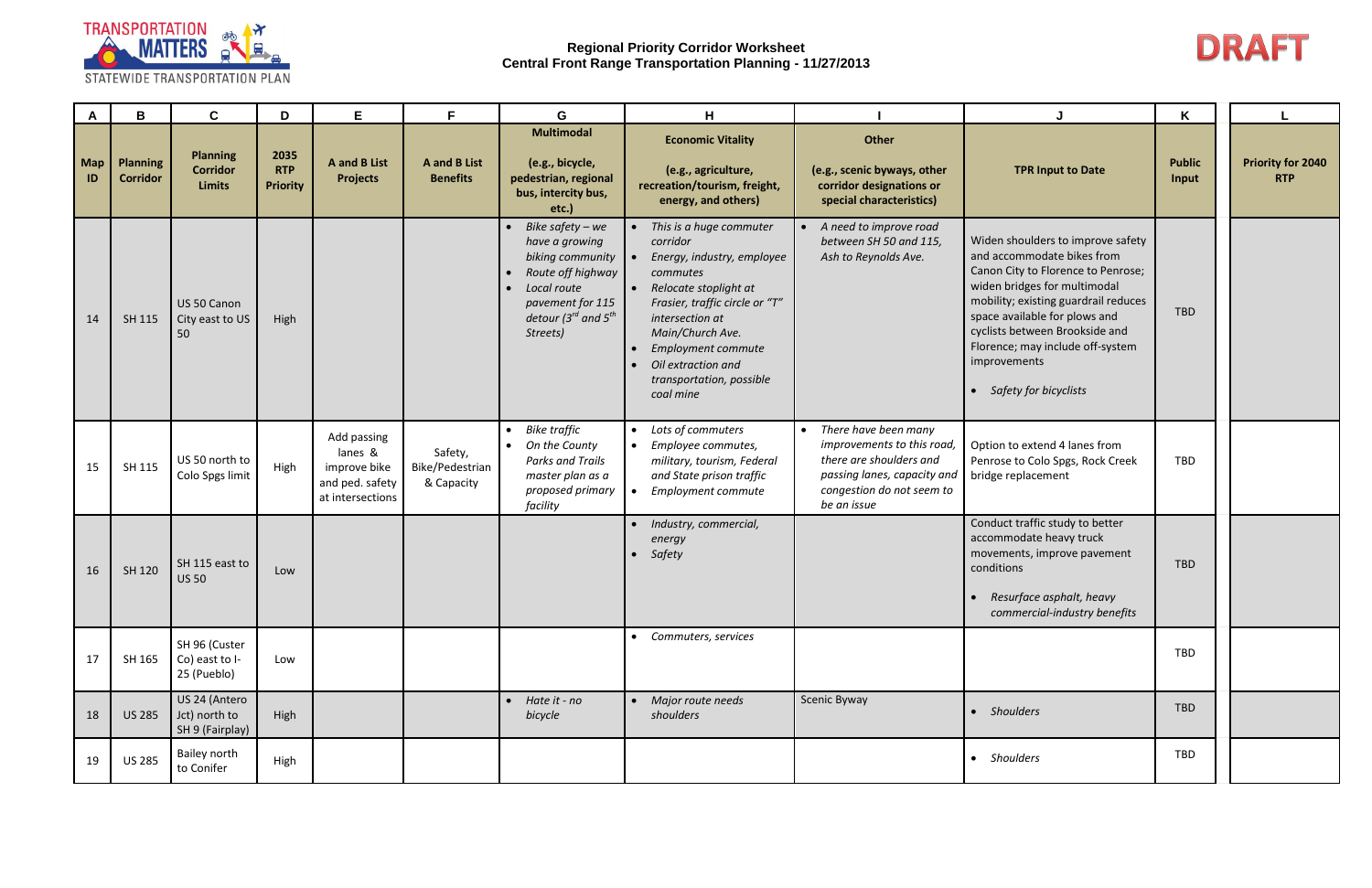

| $\mathsf{A}$ | B                                  | $\mathbf c$                                                                         | D                                     | E                                             | F.                                            | G                                                                                            | H                                                                                                                                    |                                                                                              | J                                                                                                                                                                                                                                                                                                                                               | K                      |                                        |
|--------------|------------------------------------|-------------------------------------------------------------------------------------|---------------------------------------|-----------------------------------------------|-----------------------------------------------|----------------------------------------------------------------------------------------------|--------------------------------------------------------------------------------------------------------------------------------------|----------------------------------------------------------------------------------------------|-------------------------------------------------------------------------------------------------------------------------------------------------------------------------------------------------------------------------------------------------------------------------------------------------------------------------------------------------|------------------------|----------------------------------------|
| Map<br>ID    | <b>Planning</b><br><b>Corridor</b> | <b>Planning</b><br><b>Corridor</b><br><b>Limits</b>                                 | 2035<br><b>RTP</b><br><b>Priority</b> | <b>A</b> and <b>B</b> List<br><b>Projects</b> | <b>A</b> and <b>B</b> List<br><b>Benefits</b> | <b>Multimodal</b><br>(e.g., bicycle,<br>pedestrian, regional<br>bus, intercity bus,<br>etc.) | <b>Economic Vitality</b><br>(e.g., agriculture,<br>recreation/tourism, freight,<br>energy, and others)                               | Other<br>(e.g., scenic byways, other<br>corridor designations or<br>special characteristics) | <b>TPR Input to Date</b>                                                                                                                                                                                                                                                                                                                        | <b>Public</b><br>Input | <b>Priority for 2040</b><br><b>RTP</b> |
| 20           | <b>US 285</b>                      | SH 9 (Fairplay)<br>north to<br>Bailey                                               | High                                  |                                               |                                               |                                                                                              |                                                                                                                                      |                                                                                              | Add passing lanes through Fairplay,<br>add bike lanes and widen<br>shoulders south of Fairplay and<br>west of US-285 and US-24, widen<br>bridge at junction of SH-9 to<br>accommodate 4 lanes with<br>attached bike lanes/sidewalk<br>New bridge, South Platte<br>$\bullet$<br>Shoulders, passing lane,<br>$\bullet$<br>maintenance, bike route | TBD                    |                                        |
| 21           | N/A                                | Copper Gulch<br>Road: SH 69<br>(Westcliffe) to<br>Canon City                        | Low                                   |                                               |                                               |                                                                                              | • Commute, services                                                                                                                  |                                                                                              |                                                                                                                                                                                                                                                                                                                                                 | TBD                    |                                        |
| 22           | N/A                                | Elbert Road:<br><b>US 24</b><br>(Peyton) north<br>to SH 86<br>(Kiowa)               | Low                                   |                                               |                                               |                                                                                              |                                                                                                                                      |                                                                                              |                                                                                                                                                                                                                                                                                                                                                 | <b>TBD</b>             |                                        |
| 23           | N/A                                | Front Range<br>Intermodal<br>Corridor:<br>(Superslab)                               | Low                                   |                                               |                                               | This would be nice                                                                           | Pueblo to DIA - a nice<br>$\bullet$<br>tourist draw                                                                                  |                                                                                              |                                                                                                                                                                                                                                                                                                                                                 | TBD                    |                                        |
| 24           | N/A                                | Gold Belt Tour<br>Scenic Byway                                                      | Medium                                |                                               |                                               | Mountain biking<br>route                                                                     | • Employment, commuters<br>• Commuter route for $1/3^{rd}$<br>of mining employees -<br>heavy traffic at shift<br>change<br>• Tourism | Primary route for Teller County<br>development (e.g. CCV mine)                               |                                                                                                                                                                                                                                                                                                                                                 | TBD                    |                                        |
| 25           | N/A                                | <b>Guanella Pass:</b><br>Forest Rd - US<br>285 (Grant) to<br>$I-70$<br>(Georgetown) | High                                  |                                               |                                               |                                                                                              |                                                                                                                                      |                                                                                              |                                                                                                                                                                                                                                                                                                                                                 | TBD                    |                                        |